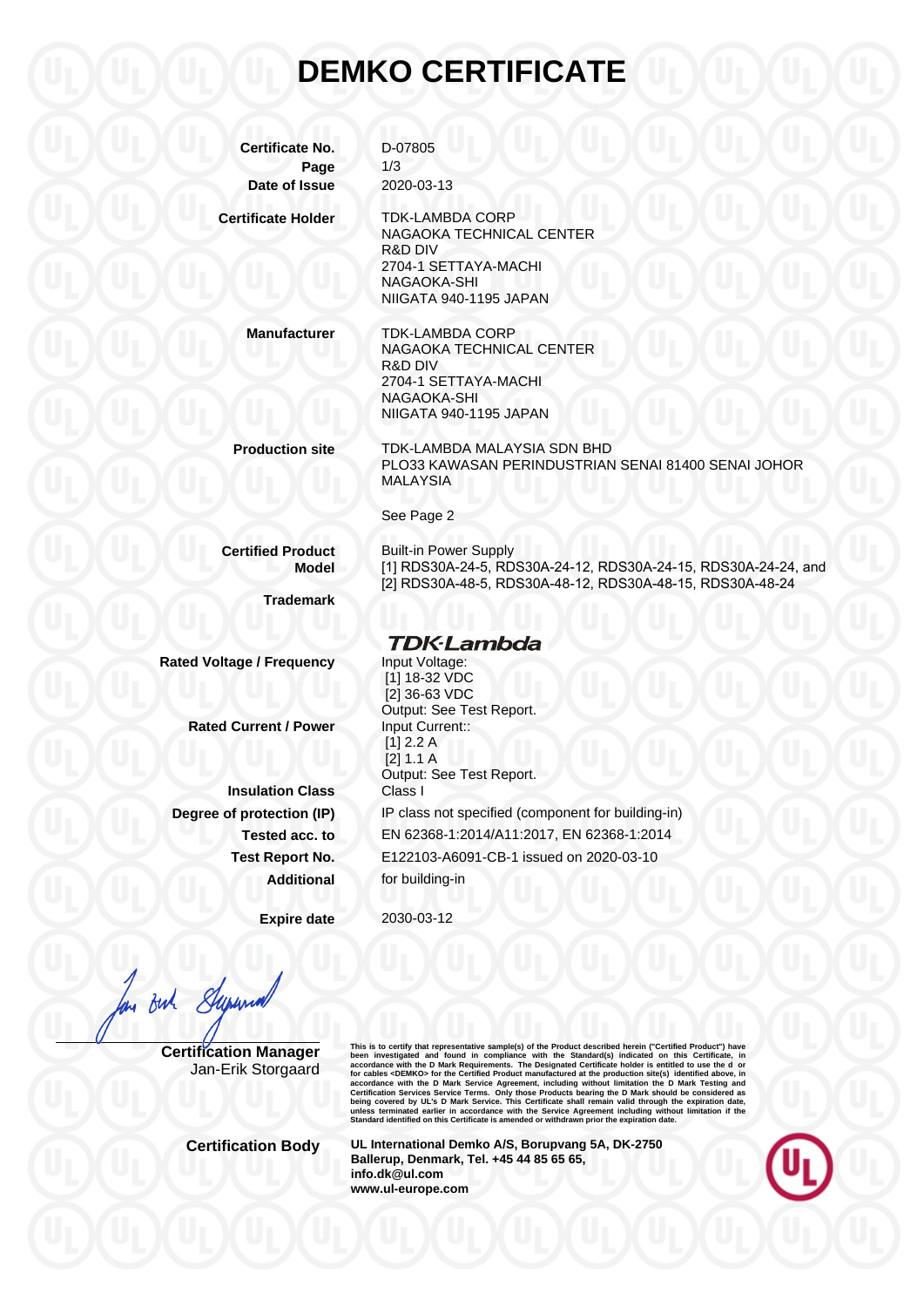## **Appendix DEMKO CERTIFICATE**

**Certificate No.** D-07805 **Page** 2/3<br>**Issue** 2020-03-13 **Date of Issue** 

Production Sites: TDK-LAMBDA CORP 2704-1 SETTAYA-MACHI NAGAOKA-SHI NIIGATA-KEN 940-1195 JAPAN

ALPS LOGISTICS FACILITIES CO LTD 593-1 NISHIOOHASHI TSUKUBA-SHI IBARAKI-KEN 305-0831 JAPAN

TDK-LAMBDA MALAYSIA SDN BHD LOT 2 & 3, BATU 9 3/4 KAWASAN PERINDUSTRIAN BANDAR BARU JAYA GADING 26070 KUANTAN PAHANG **MALAYSIA** 

SENDAN ELECTRONICS MFG CO LTD 1010 HABUSHIN NANTO-SHI TOYAMA-KEN 939-1756 JAPAN

ZHANGJIAGANG HUA YANG ELECTRONICS CO LTD NO.15 TONGXIN RD, ZHAOFENG ECONOMIC DEVELOPMENT ZONE, LEYU TOWN ZHANGJIAGANG JIANGSU 215622 CHINA

TDK-LAMBDA (CHINA) ELECTRONICS CO LTD NO.95 ZHUJIANG RD, XINWU DISTRICT WUXI JIANGSU 214028 **CHINA** 

**Certification Body UL International Demko A/S, Borupvang 5A, DK-2750 Ballerup, Denmark, Tel. +45 44 85 65 65, info.dk@ul.com www.ul-europe.com**